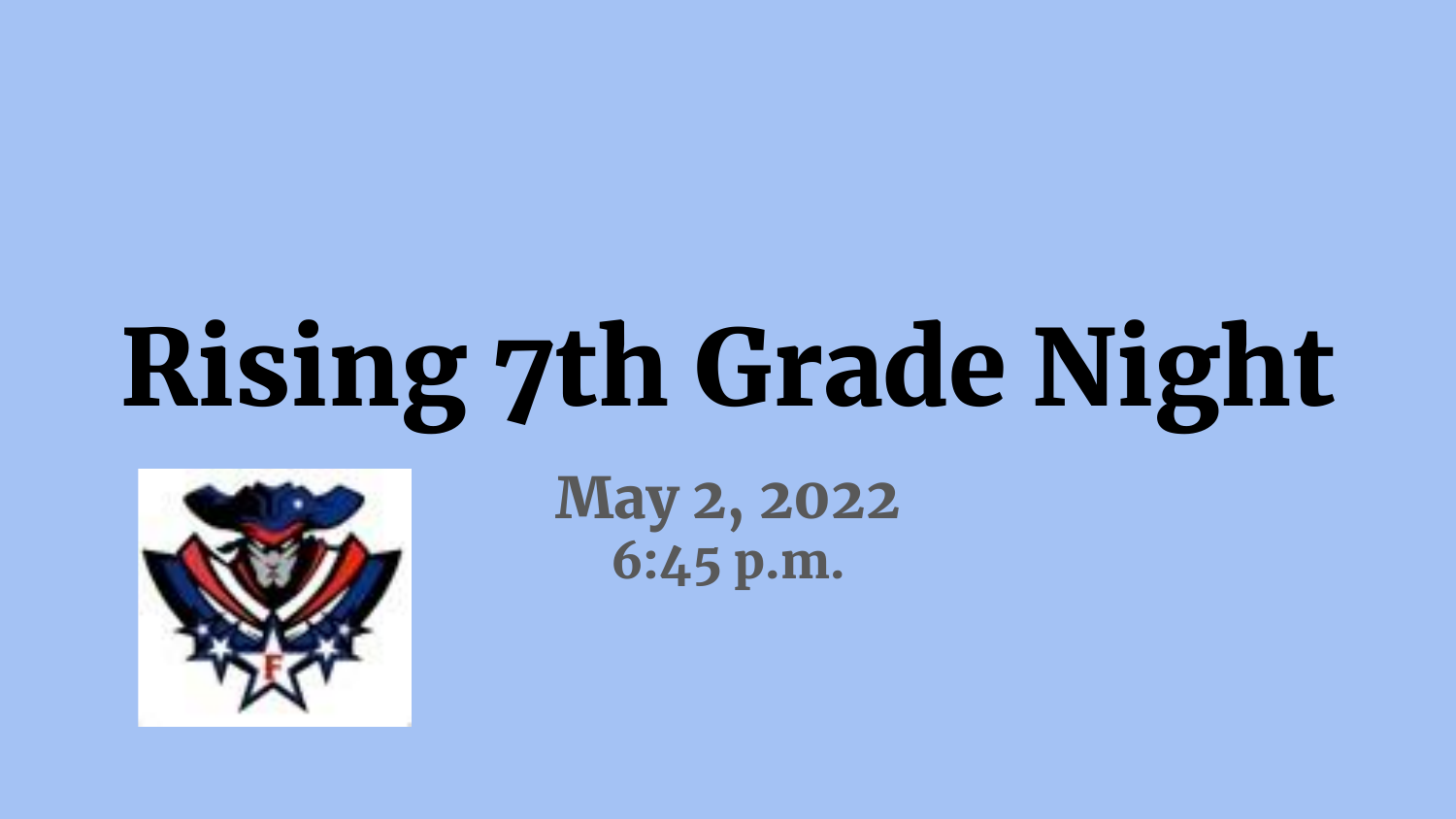## **Administration**

**● Dr. Charles Farmer, Principal [farmercha@fssd.org](mailto:farmercha@fssd.org)**



- **● Mr. Adam Demonbreun, Assistant Principal (7th grade) [demonbreunada@fssd.org](mailto:demonbreunada@fssd.org)**
- **● Dr. Amanda Muniz, Assistant Principal (8th grade) [munizama@fssd.org](mailto:munizama@fssd.org)**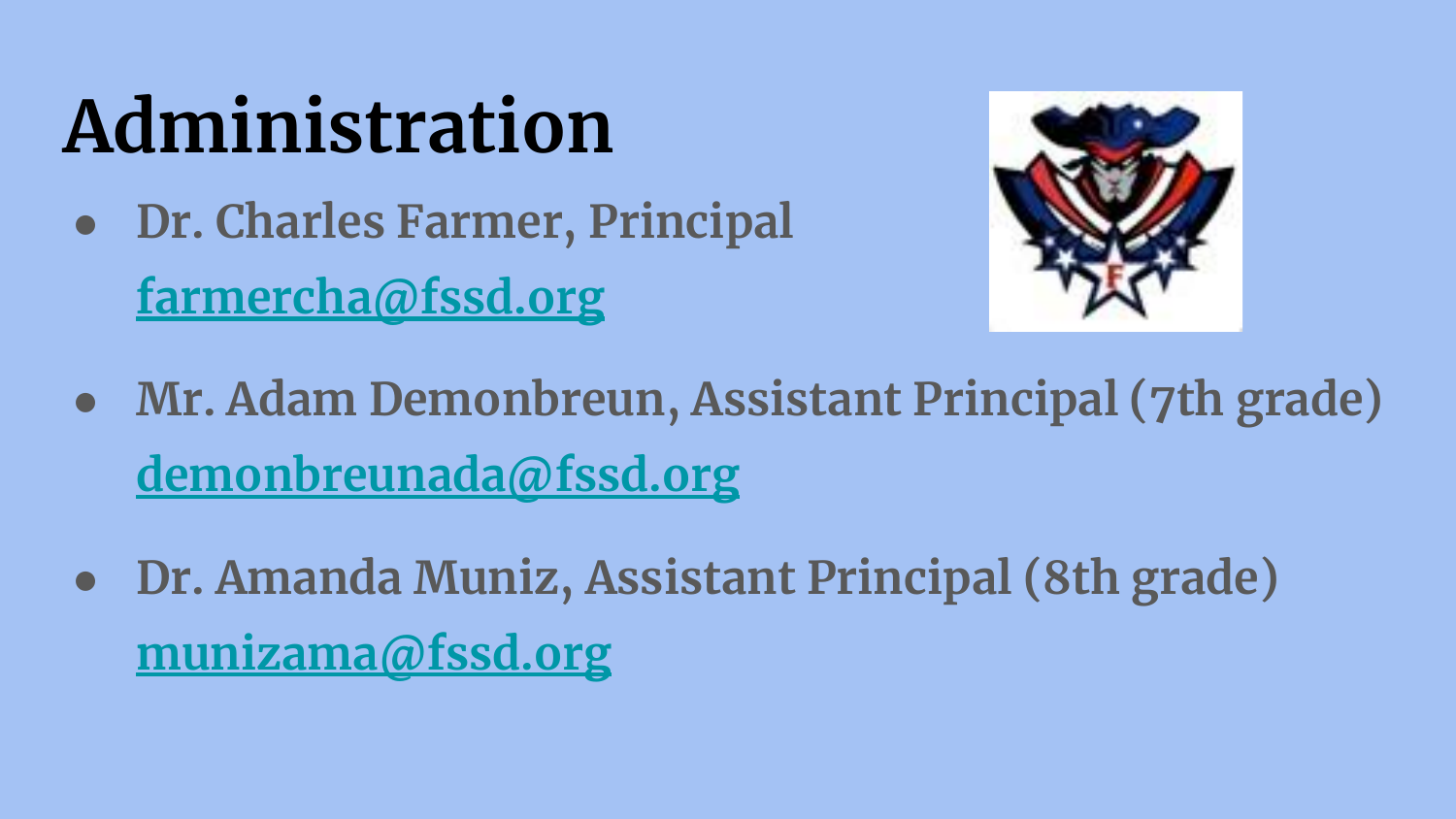## **Middle School Students**

- **● For the first time, they may find being social is more important than academics.**
- **● They typically want to become more independent.**
- **● We constantly work with your children to own responsibility for their actions, to make wise decisions and to advocate for themselves in a positive manner.**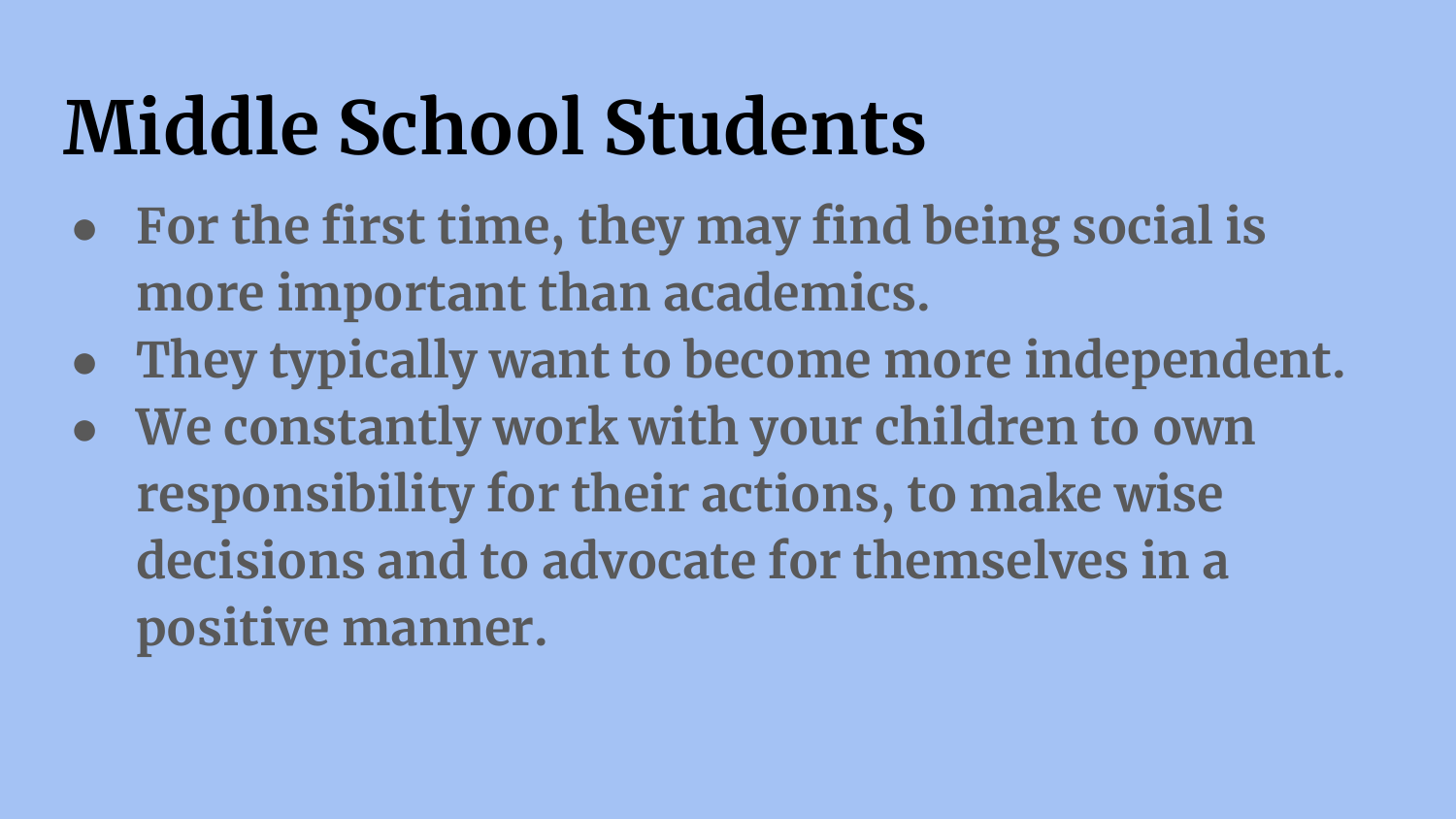## **Technology**

- **● All students will be issued a Chromebook that they will keep and take home. Students should charge their Chromebooks each night.**
- **● Students are responsible for any damages and/or repairs to the chromebook.**

**● Cell phones and earbuds continue to be the root of most of our discipline issues. We are considering major changes to student access to their phones during the school day. More information to come….**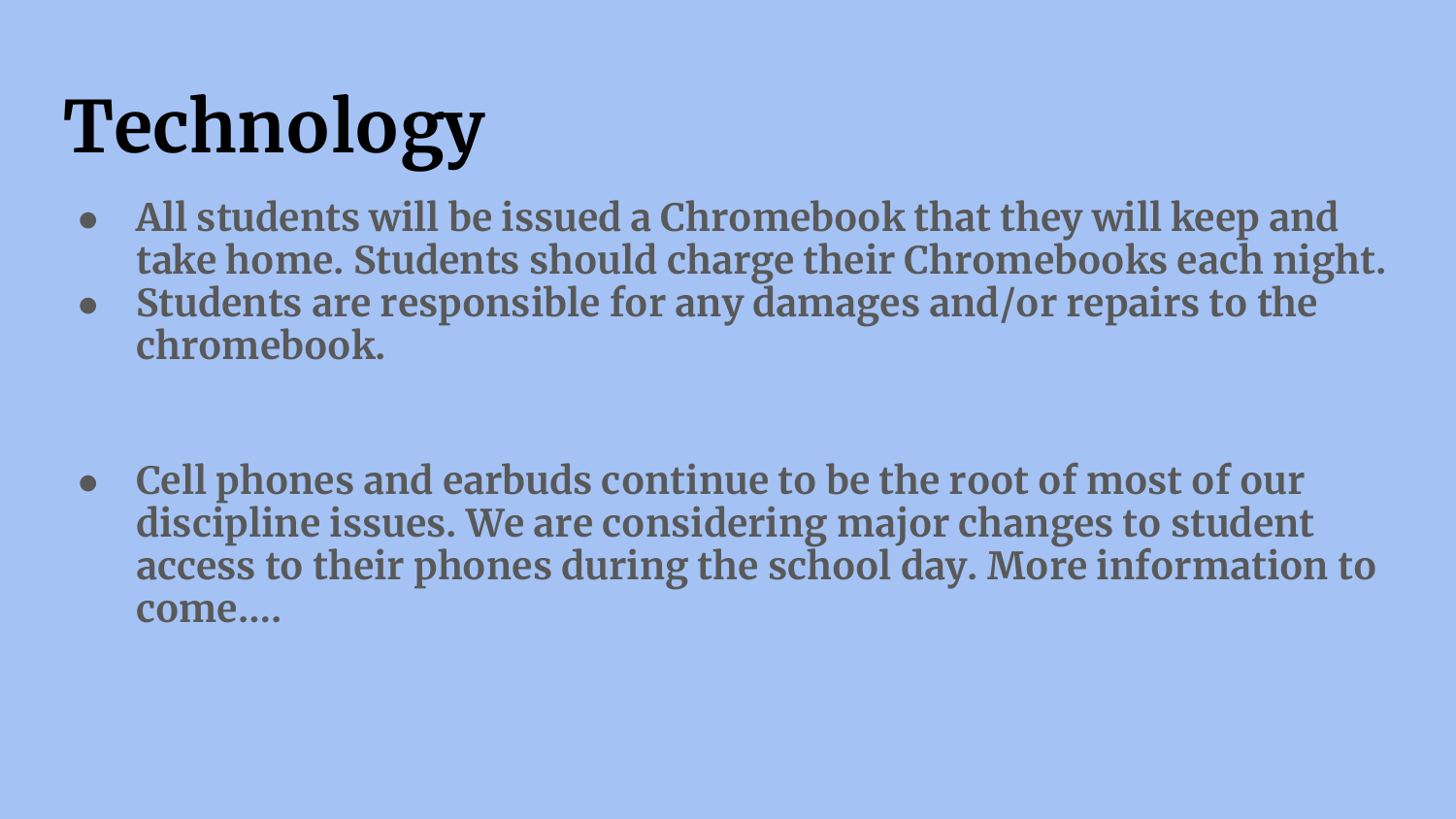#### **Student Expectations**

**● Attendance, discipline, and dress code policies can be found online at our school [website.](https://resources.finalsite.net/images/v1651520160/fssdorg/lnzlvpr4urttslpro2qt/FMS2021-2022handbook.pdf)** 

*● FMS Admin will visit the FIS 6th grade on May 11th!*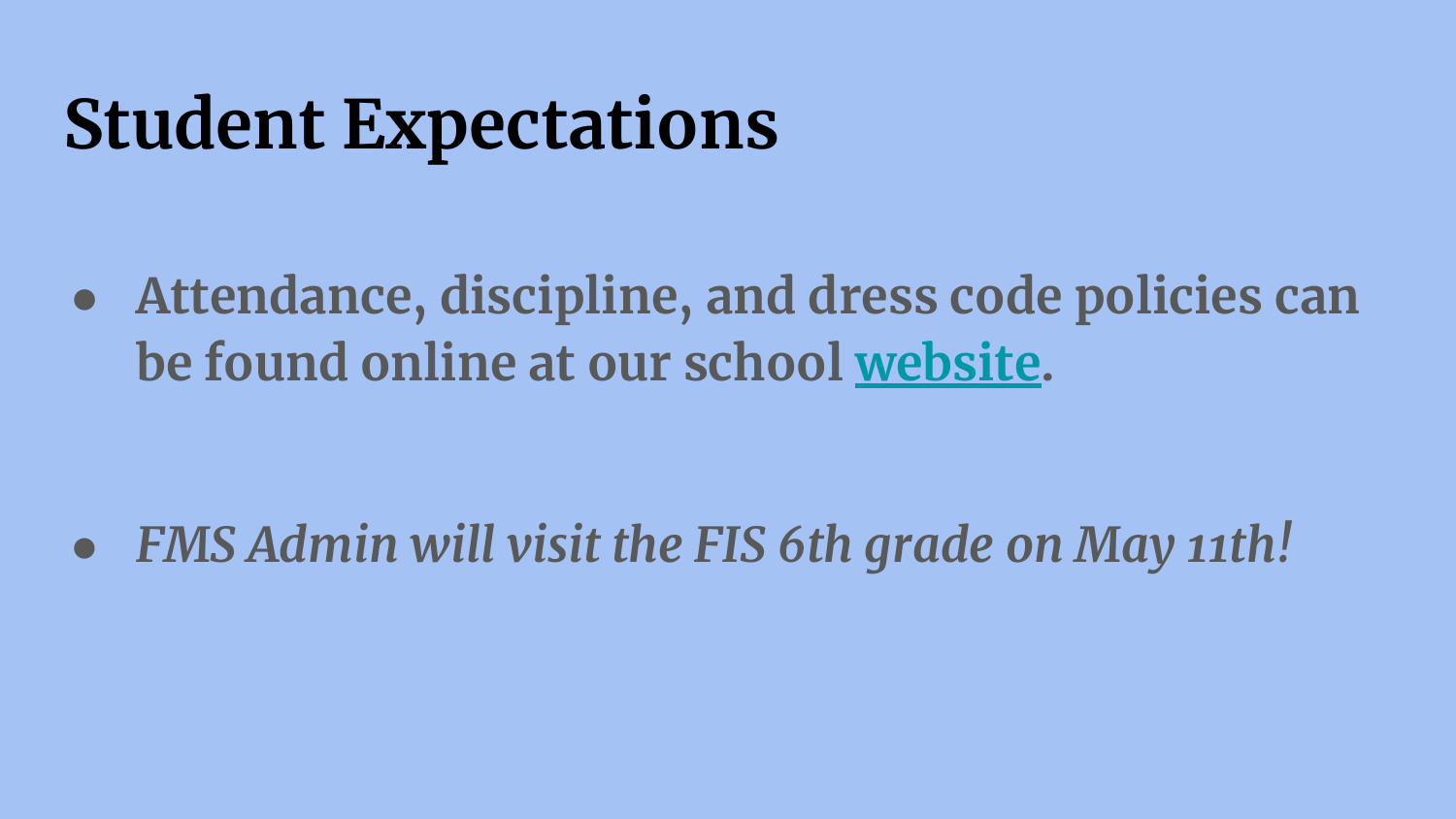#### **School to Home Communication**

- **● Telephone**
- **● Blackboard Connect**
- **● E-mail**
- **● Google Classroom**
- **● Progress reports**
- **● Report cards**
- **● Parent & student access to grades via Skyward**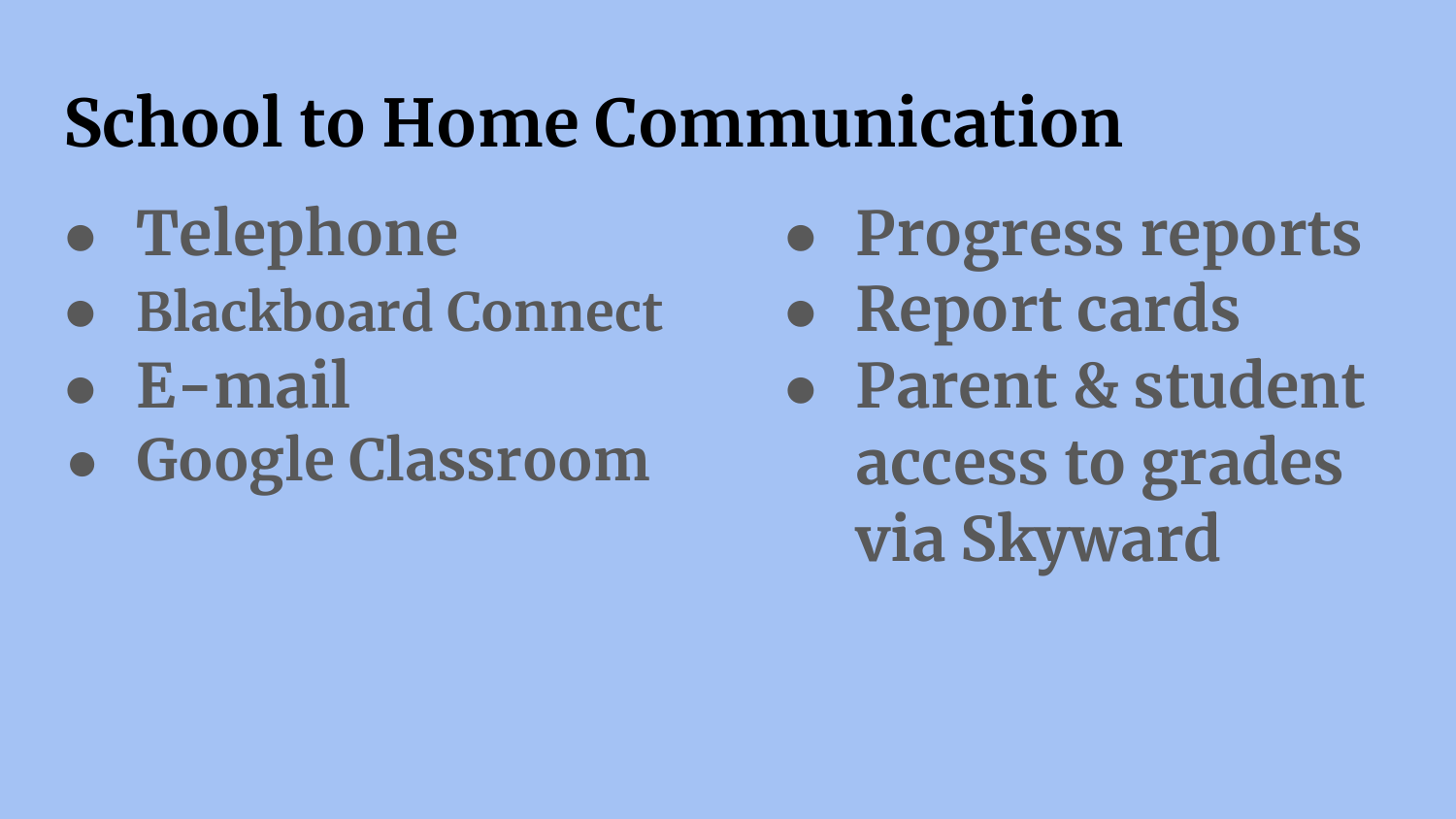### **Social Media**

- **● Twitter** 
	- **○ @fssdFMS**
	- **○ @fssdFMSPrin**
	- **○ @fssdFMSsports**
	- **○ @fssdFMSLiteracy**
- **● Instagram** 
	- **○ fssdFMS**
	- **○ fssdFMSsports**
	- **○ fssdfmswilson**
- **● Facebook** 
	- **○ Freedom Middle School**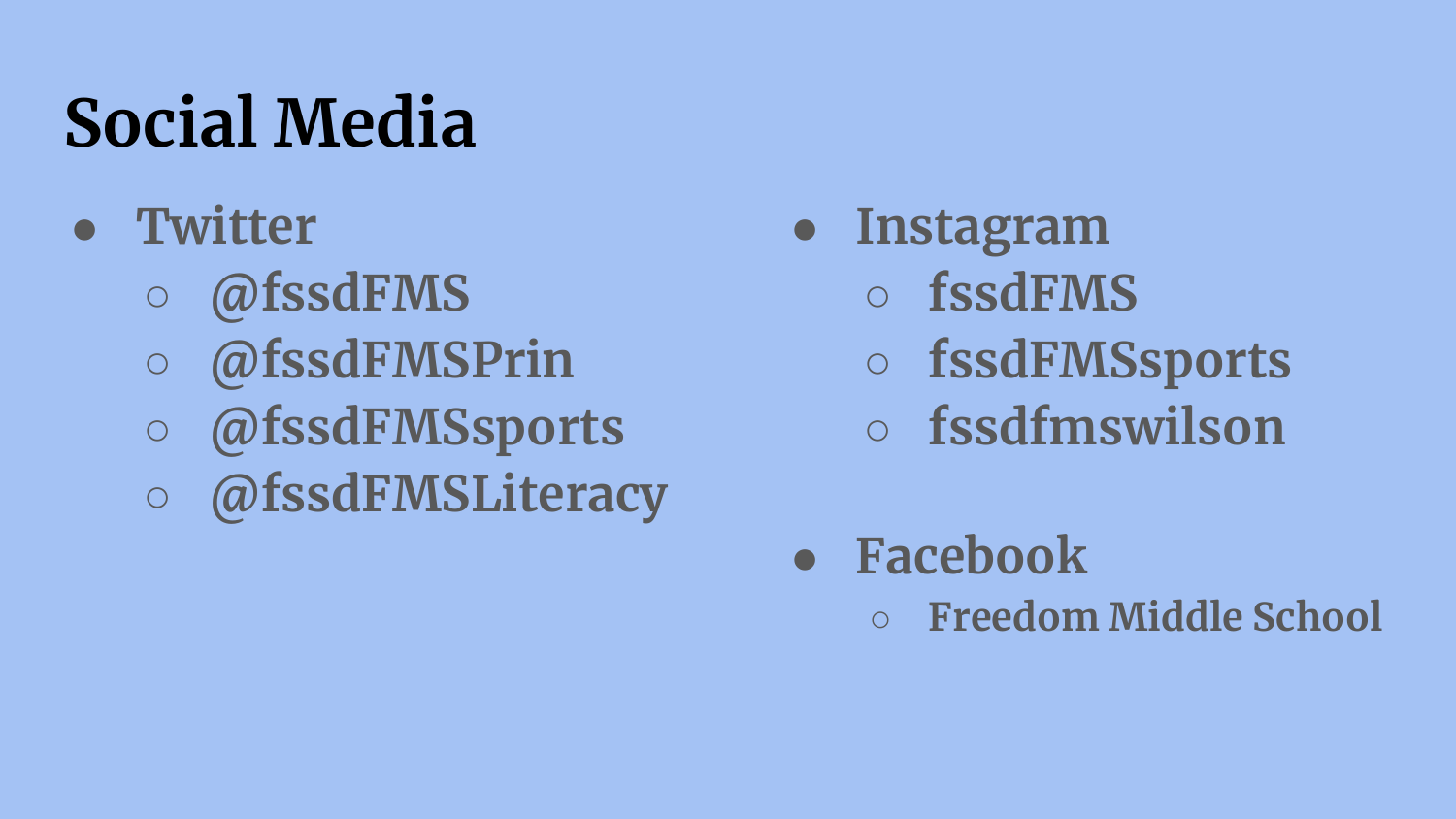#### **Class Placement for all courses is based on:**

- **● Data (STAR, i-Ready, Achieve, TCAP)**
- **● Student needs**
- **● Teacher recommendations/perceived rate of learning**
- **● Honors criteria**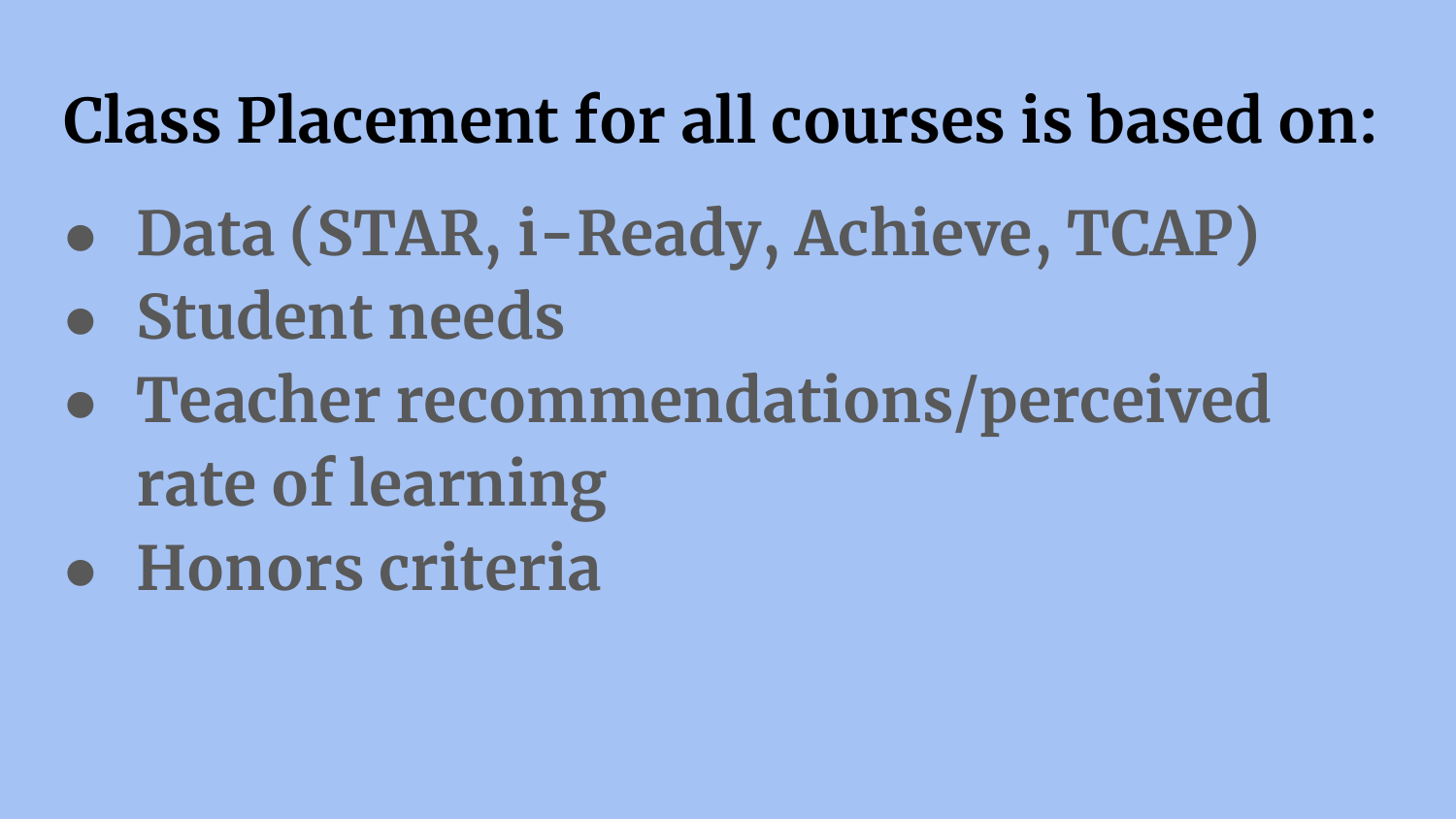#### **2022-2023 Schedule**

- **● School day 7:30 a.m. to 2:30 p.m.**
	- **○ Drop Off time begins at 7:00 a.m.**
	- **○ Pick Up time until 2:45 p.m.**
- **● Seven period day.**
- **● Classes are approximately 50 minutes.**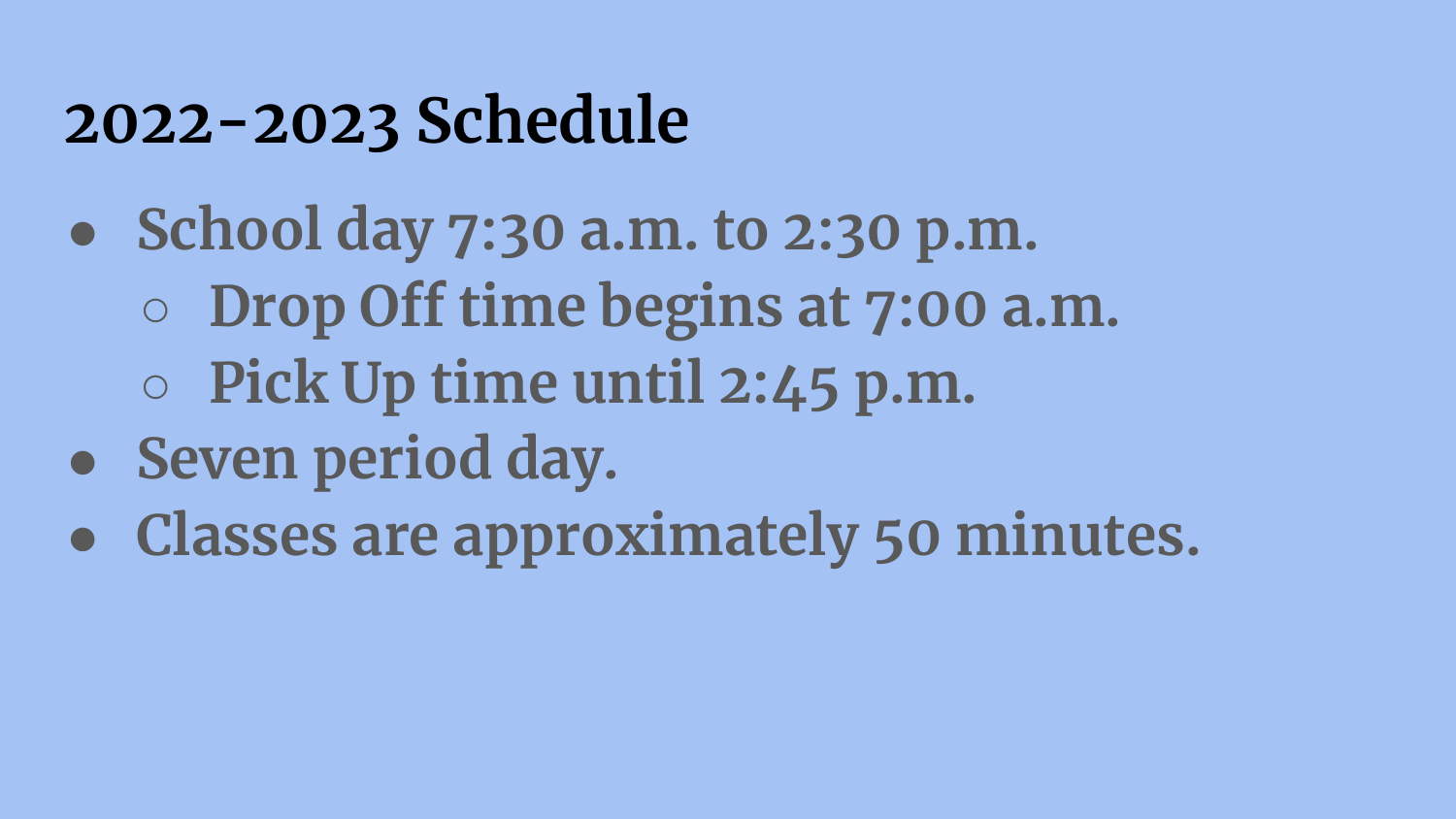#### **2022-2023 Curriculum**

- **● We are required to follow the TN State Standards.**
- **● All students enroll in academic courses including English Language Arts, Math, Science, and Social Studies.**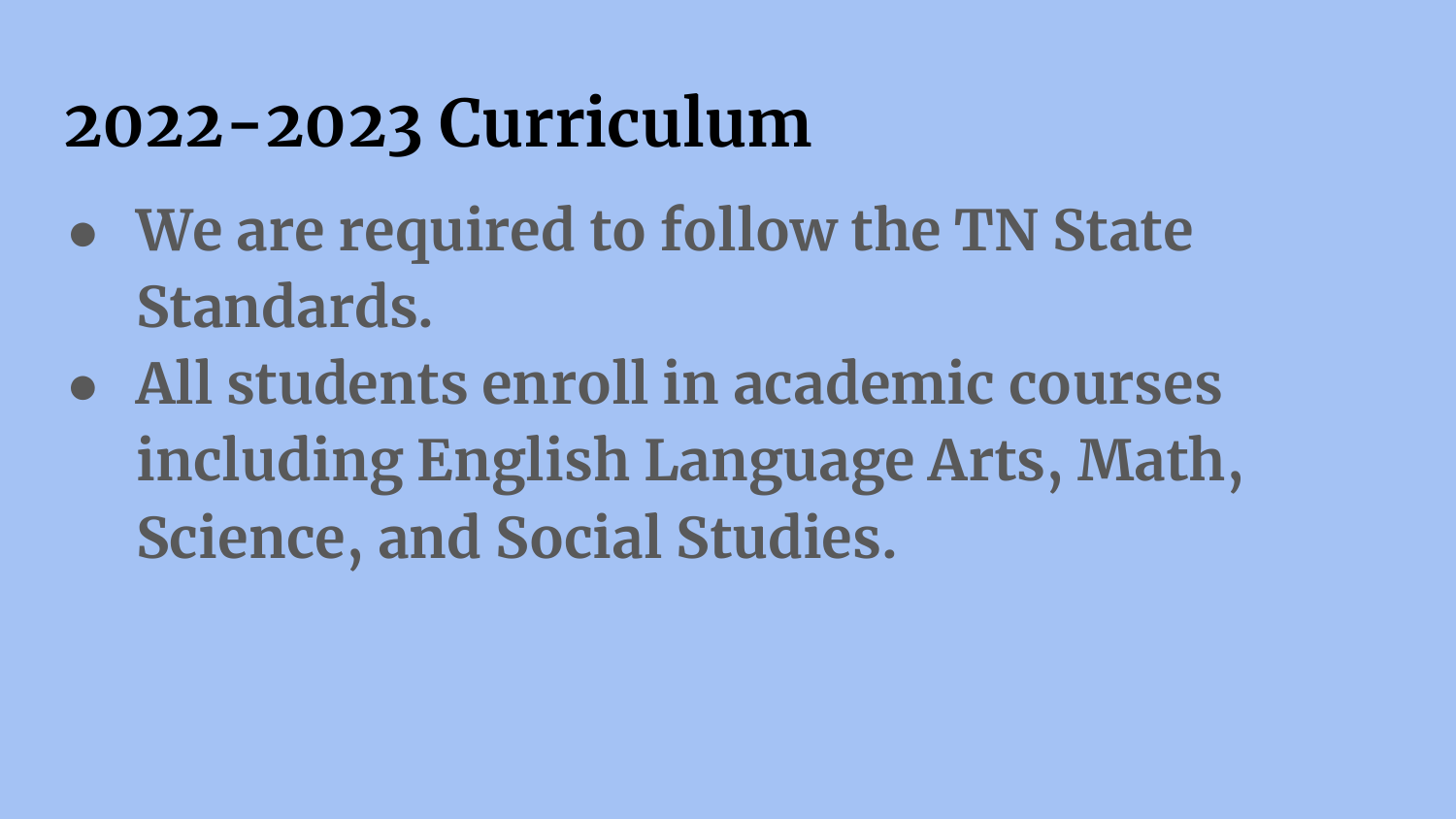## **Related Arts**

- **● Year Round P.E. every other day.**
- **● Related arts enrollment depends on interventions needed on a student by student basis.**
- **● Computer Science & World Language for HS credit are available for those who qualify**
- **● Art**
- **● Band**
- **● Chorus**
- **● Computer Science**
- **● General Music**
- **● Orchestra**
- **● Physical Education**
- **● STEM**
- **● Study Hall**
- **● World Language (French & Spanish)**

*Drama: These students meet after school and present one musical each year.*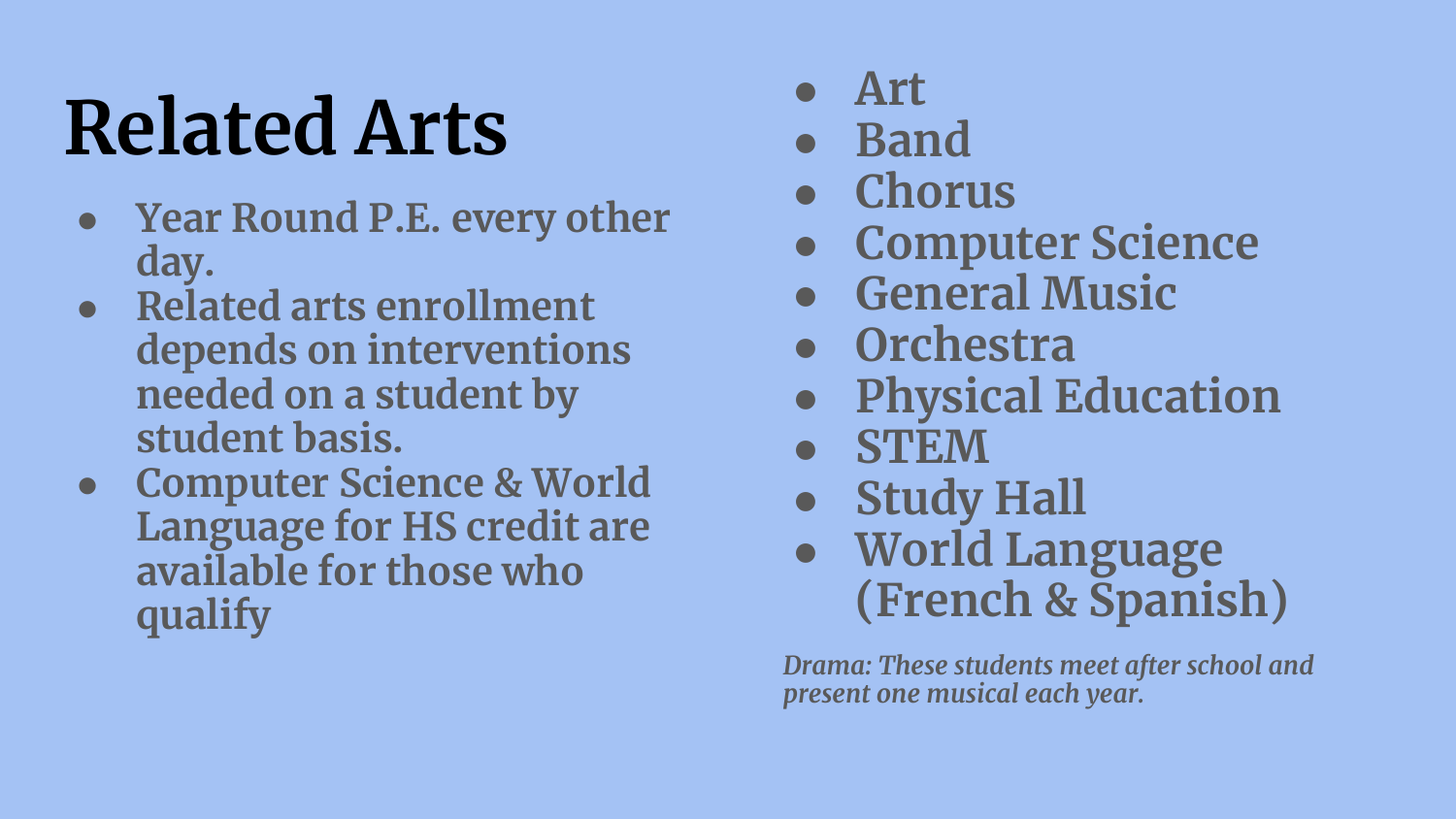## **Athletics**

- **● Physicals are valid for ONE YEAR and must be dated after April 15th each year. Physicals are REQUIRED for all athletic tryouts and participation in sports activities.**
- **● All physicals done for sports should state that the student-athlete may participate in athletics AND must be signed by the physician!**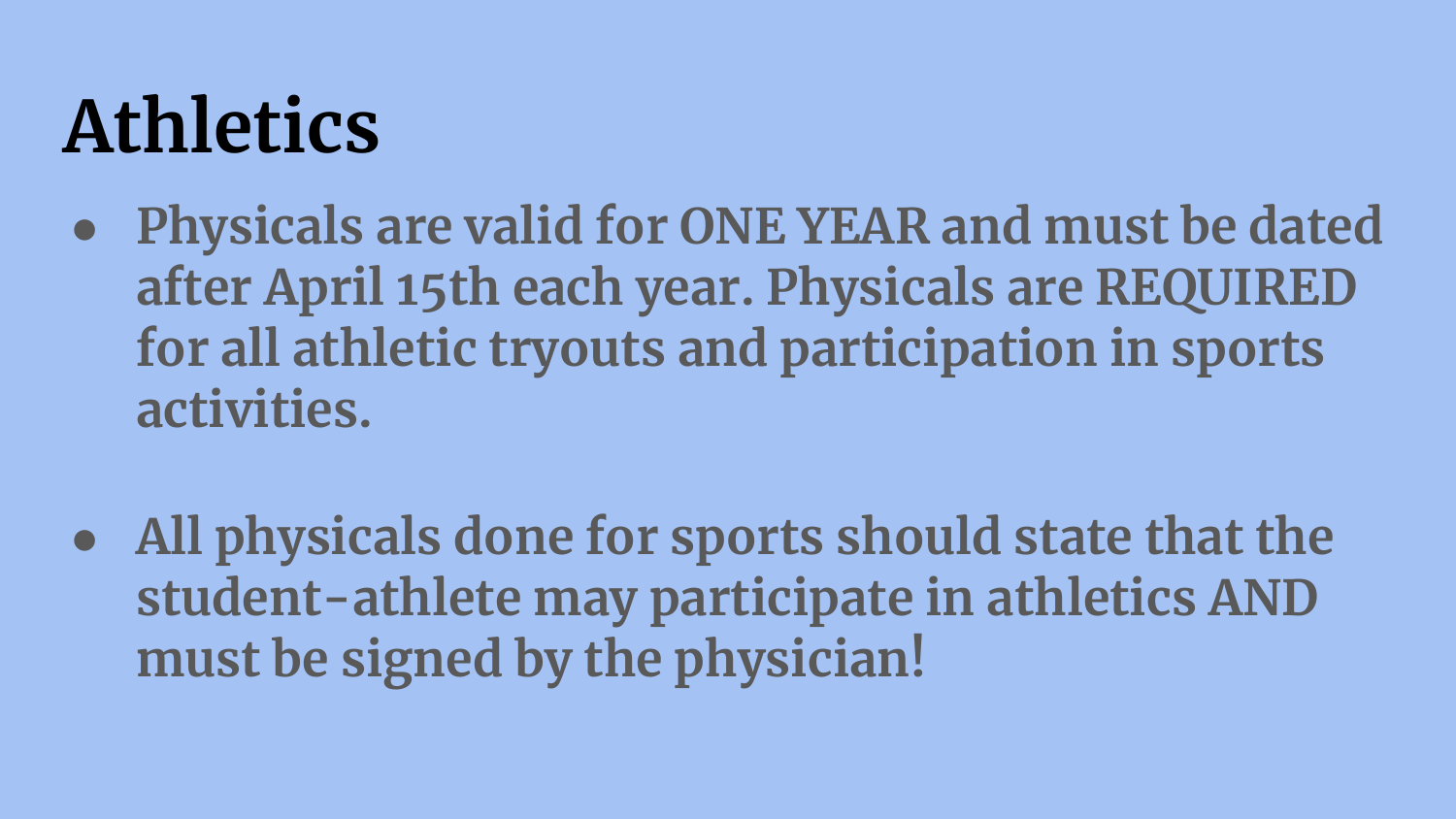#### **Immunization & Physical Requirements**

**● Tdap booster within the last five years on the TN Certificate of Immunization**

**● 7th grade students who are NEW to FSSD must also have a physical**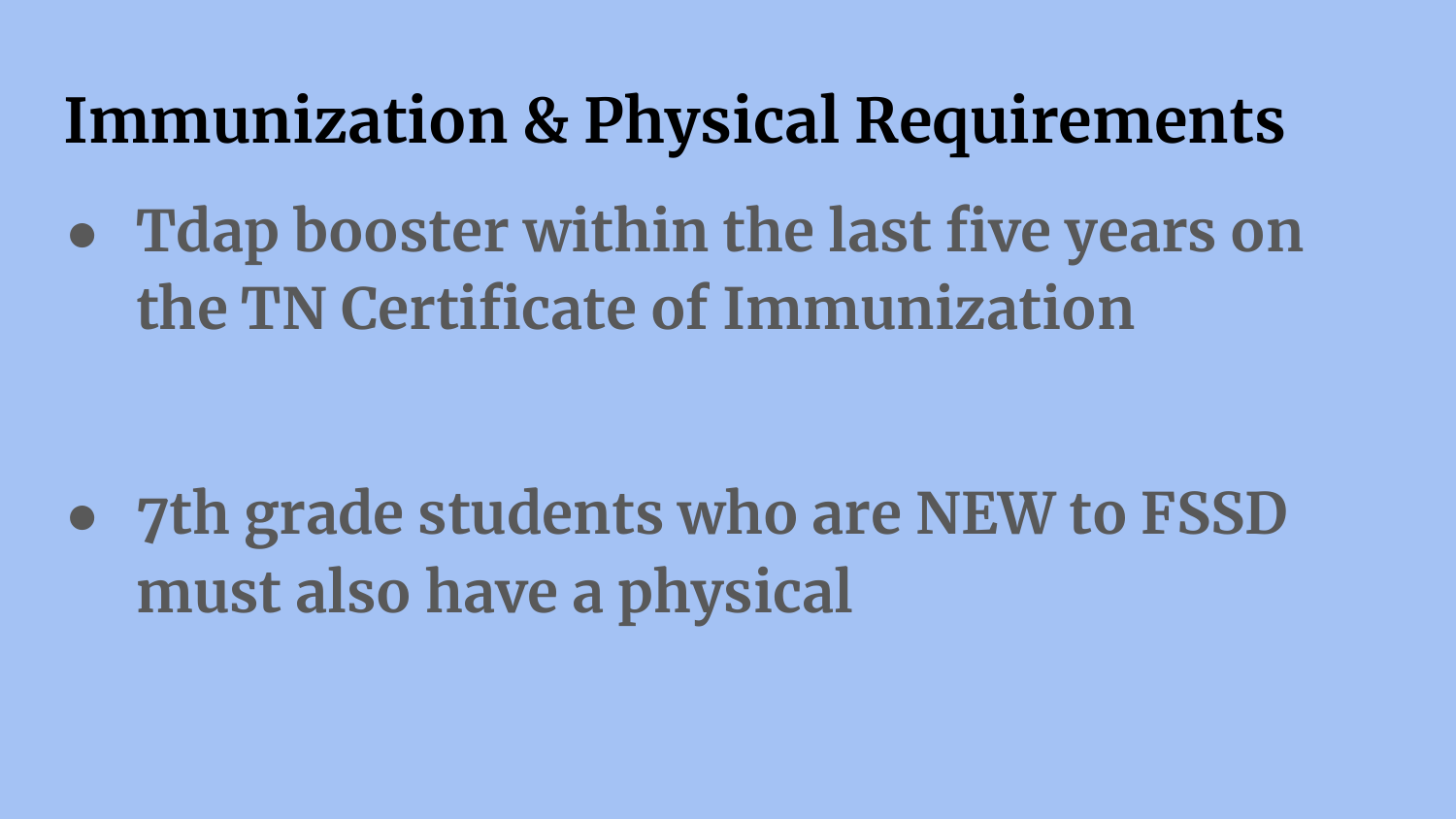## **Rising Stars**

- **● Our orientation program is TENTATIVELY scheduled for the week of July 25th.**
- **● Students are encouraged to choose ONE day and time to attend.**
- **● This is available to ALL incoming 7th graders and to any NEW 8th grade students at no cost.**
- **● More information will be sent to you through Dr. Hoag before the end of the year.**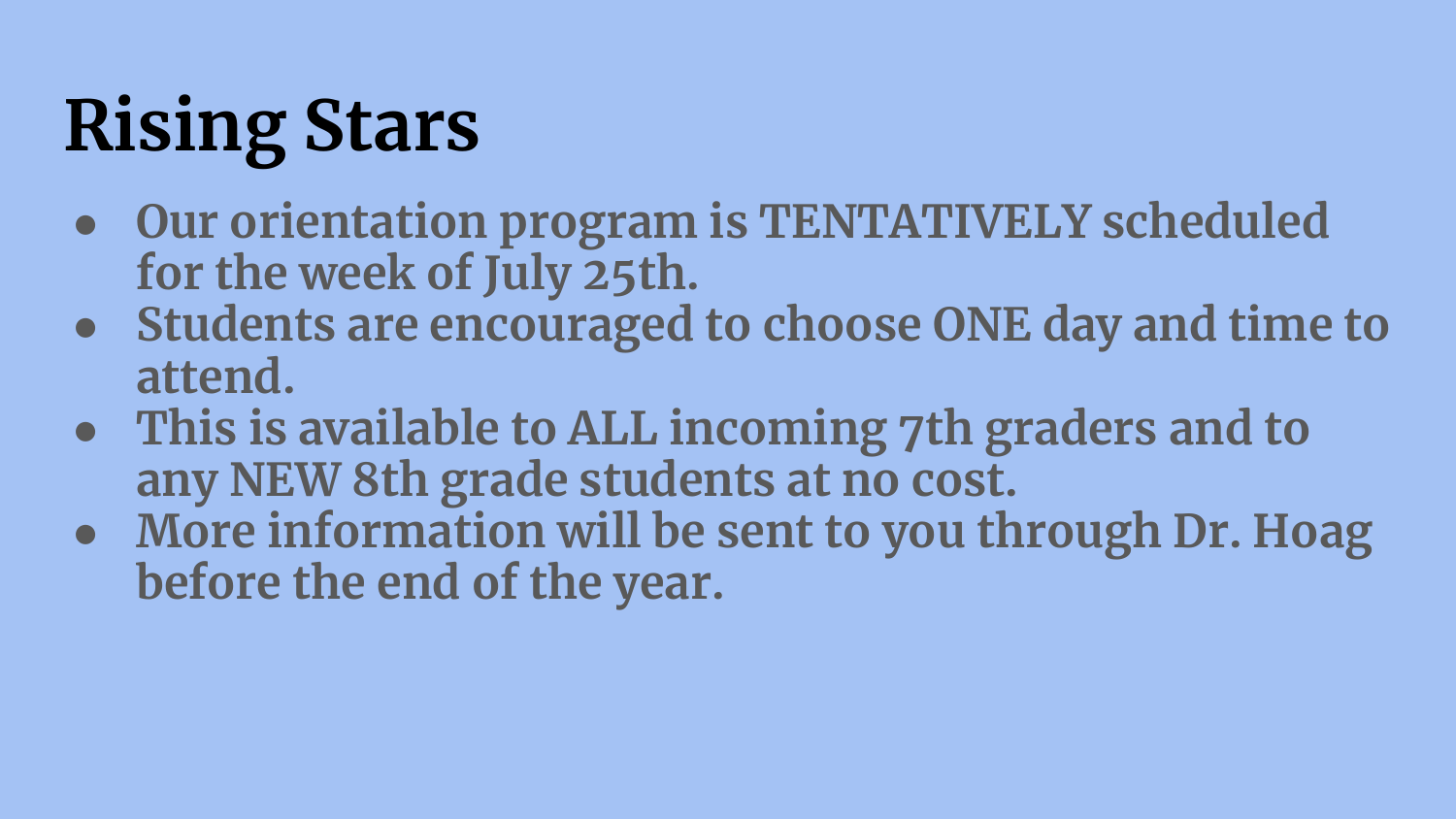#### **Registration for the 2022-2023 School Year**

**● Students will be provided an opportunity to complete course request forms before the end of this school year.** 

**● We are open all summer (except the week of July 4-8) from 7:30 a.m. until 3:00 p.m.**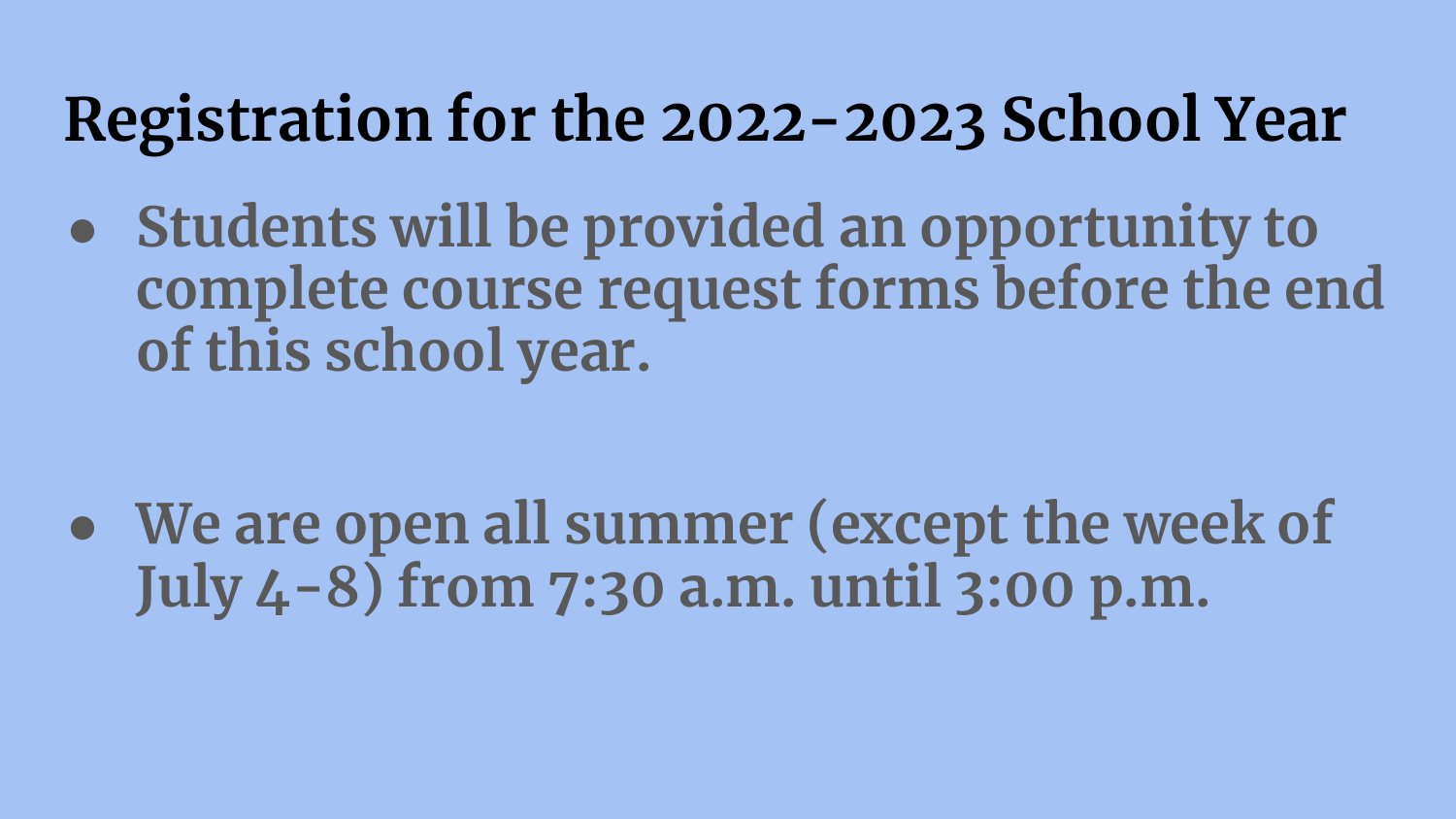#### **Mark Your Calendar!**

- **● Rising Stars: TENTATIVELY scheduled for the week of July 25th.**
- **● Meet & Greet: Wednesday, August 3rd from 3:30-6:30 p.m.**
- **● First Day of School: Friday, August 5th (half day ending at 11:30 a.m.)**
- **● FMS Parent University: TENTATIVELY scheduled for Tuesday, August 30th**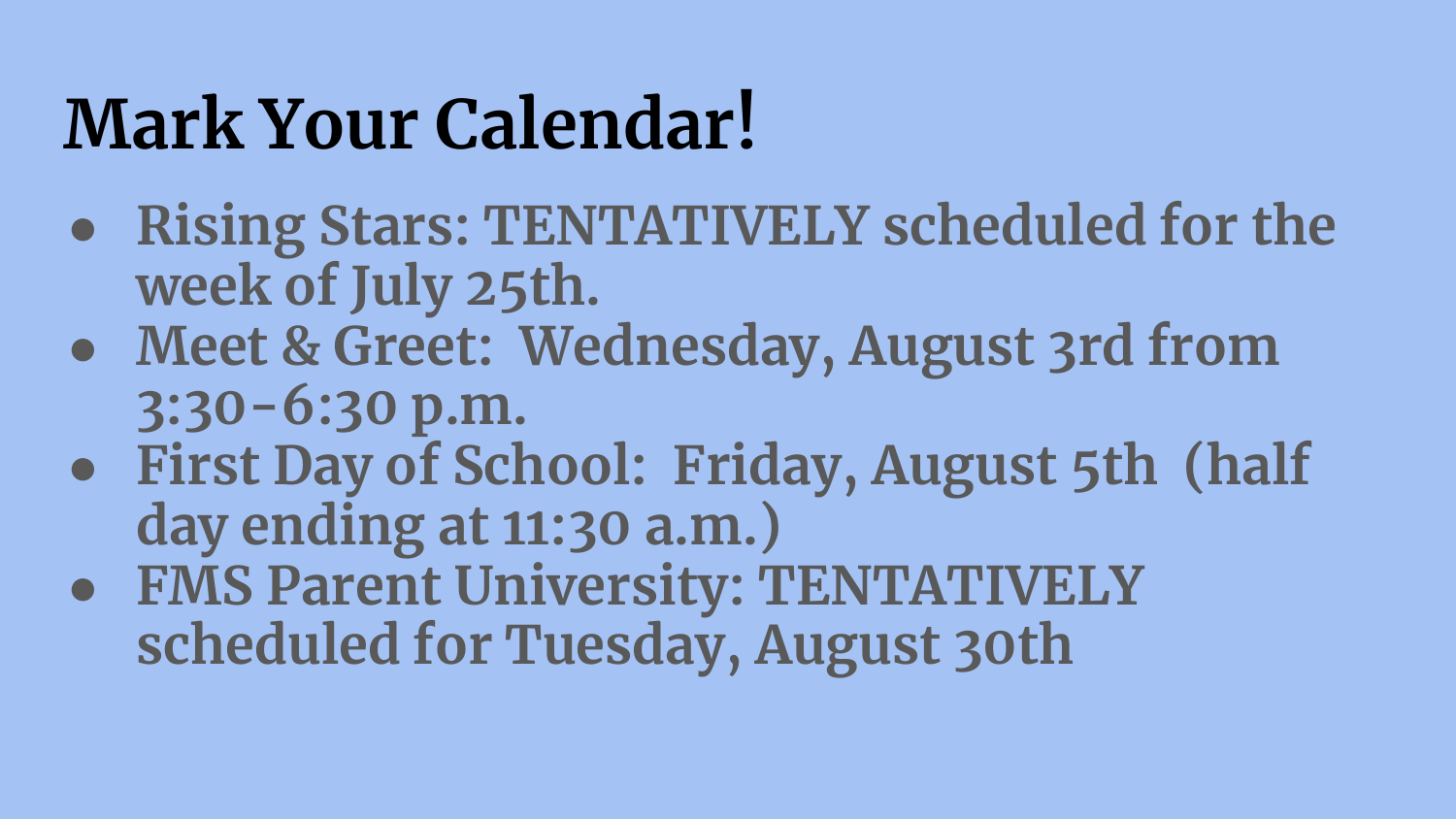# **Q & A Time**